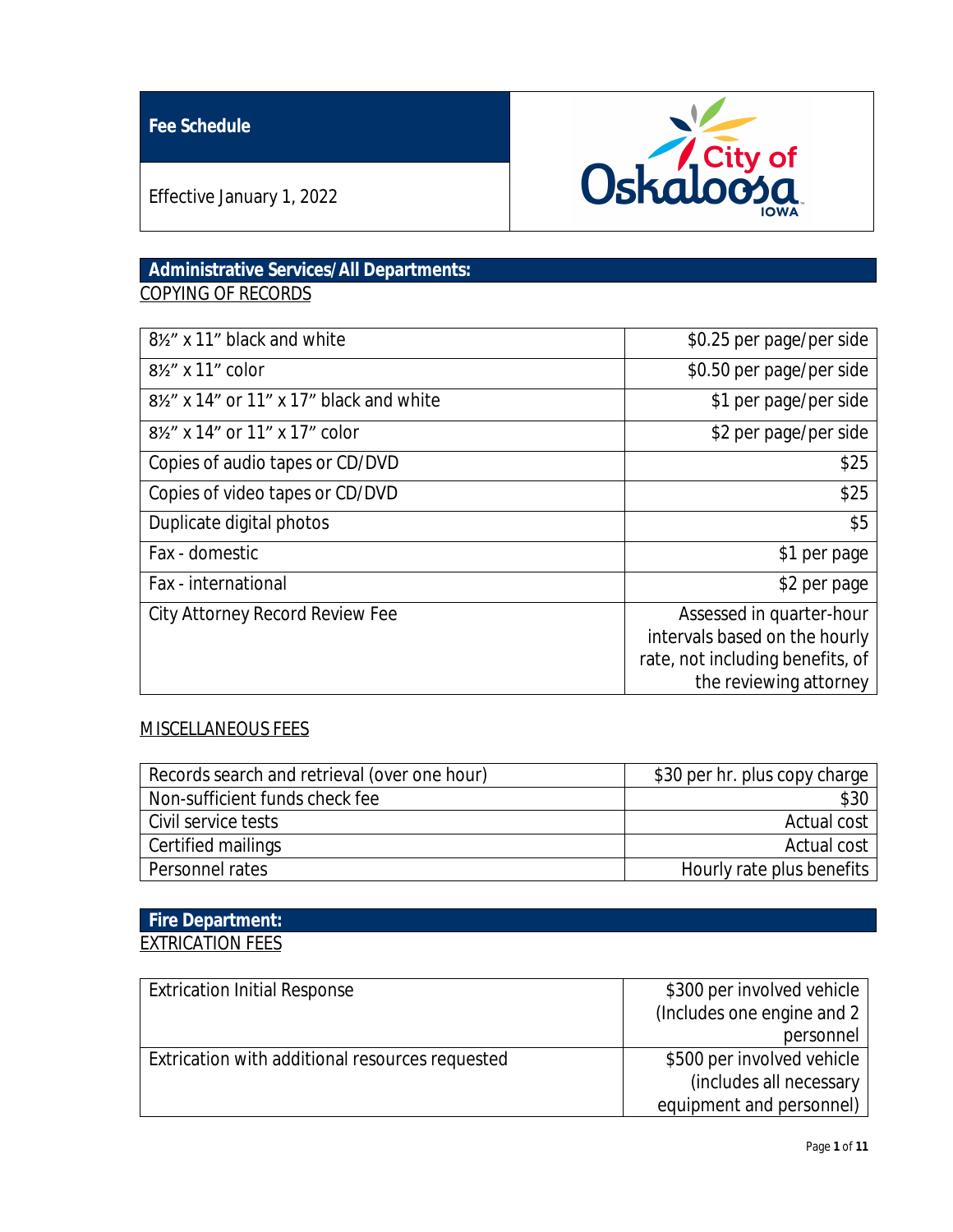### FIRE RESPONSE RATES

| Residential Structure or Out Building                 | Up to \$500 per structure   |
|-------------------------------------------------------|-----------------------------|
| Commercial or Industrial Facility                     | Up to $$1,000$ per facility |
| Passenger Vehicle Fire                                | Up to \$500 per vehicle     |
| <b>Commercial Vehicle Fire</b>                        | Up to \$2,500 per vehicle   |
| <b>Wildland Fire</b>                                  | Up to \$300 per occurrence  |
| Out of Protection District Response (No AHJ Response) | Up to \$1,000 per structure |

HAZARDOUS MATERIALS FEES (Based on Iowa Fire Service Response Fee Structure Iowa Code 455B.392) \*Minimum of one hour. Billed in 15-minute increments beyond first hour.

| Haz-Mat Light Response with 2 personnel                | \$249.79per hour               |
|--------------------------------------------------------|--------------------------------|
| Haz-Mat Heavy Response with 4 personnel                | \$312.25 per hour              |
| Extra Response Personnel                               | \$25.01 per hour per           |
|                                                        | employee                       |
| Expended material (Foam, containment booms, sand,      | Replacement cost including     |
| absorbent, etc.)                                       | shipping                       |
| Equipment Repair and/or Cleaning (Personal protective  | Cost (parts plus labor),       |
| equipment, hose, nozzles; apparatus, etc.              | including shipping             |
| Damaged Equipment/Personal Protective Equipment repair | Billed at parts and labor cost |
| and/or cleaning                                        | including shipping             |
| Other (Contracted services, contracted equipment,      | <b>Billed as used</b>          |
| evacuation of people, etc.                             |                                |

#### INSPECTION FEES

| Licensed Daycare (Excluding in-home)    | \$25 per year |
|-----------------------------------------|---------------|
| Liquor License (On-premise consumption) | \$40 per year |
| Re-Inspection                           | \$25 per year |

#### MISCELLANEOUS FEES

| Incident report                        |                 |
|----------------------------------------|-----------------|
| Burning permit                         | \$25            |
| False alarms (Resolution No. 04-06-43) | \$200 per alarm |
| Excess of 3 per calendar year          |                 |

| <b>Fire Department: Code/Nuisance Enforcement:</b> |                         |
|----------------------------------------------------|-------------------------|
| Weed removal or tree trimming on private property: |                         |
| minimum of one hour charged.                       |                         |
| 1st removal                                        | \$250 fee + actual cost |
| 2nd removal                                        | \$300 fee + actual cost |
| 3rd removal                                        | \$350 fee + actual cost |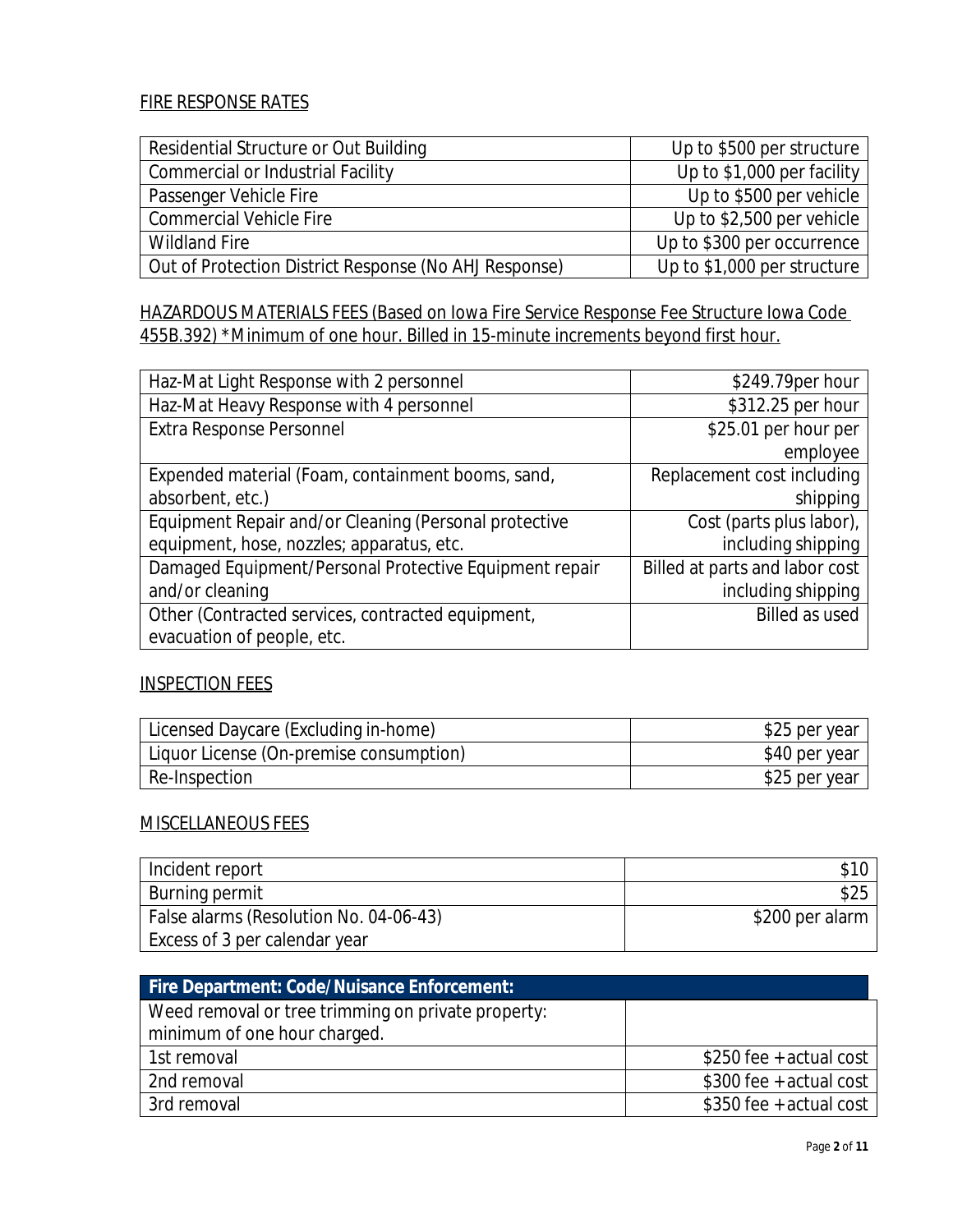| 4th removal                                    | $$400$ fee + actual cost |
|------------------------------------------------|--------------------------|
| l 5th removal                                  | \$450 fee + actual cost  |
| 6th removal and every subsequent removal after | \$500 fee+ actual cost   |

| Snow removal, complaint driven                 |           |
|------------------------------------------------|-----------|
| 1st removal                                    | \$250 fee |
| 2nd removal                                    | \$300 fee |
| 3rd removal                                    | \$350 fee |
| 4th removal                                    | \$400 fee |
| 5th removal                                    | \$450 fee |
| 6th removal and every subsequent removal after | \$500 fee |

## **Oskaloosa Housing Trust Fund (OHTF):** MISCELLANEOUS FEES

Housing Trust Fund program processing & recording fees  $\sim$  \$100

# **Oskaloosa Public Library:**

MISCELLANEOUS FEES

| Photocopies or printing: black and white (self-service only)                          | \$0.20 per page           |
|---------------------------------------------------------------------------------------|---------------------------|
| Photocopies or printing: color (self-service only)                                    | \$0.50 per page           |
| Temporary cards (fee refunded upon surrender of the card)                             | \$25                      |
| Adult replacement cards                                                               | \$5                       |
| Overdue materials/magazines (fine reduced 50% if paid at                              | \$0.15 per day (max. \$5) |
| the time items are returned).                                                         |                           |
| Overdue video materials (fine reduced 50% if paid at the                              | \$1 per day (max. \$10)   |
| time items are returned in good working condition).                                   |                           |
| Overdue music CDs (fine reduced 50% if paid at the time                               | \$0.15 per day (max. \$5) |
| items are returned in good working condition).                                        |                           |
| Overdue toys and other library items (fine reduced 50% if                             | \$.15 per day (max. \$5)  |
| paid at the time items are returned in good working                                   |                           |
| condition).                                                                           |                           |
| Technology Items (fine reduced 50% if paid at the time items                          | \$5 per day (max. \$50)   |
| are returned in good working condition).                                              |                           |
| Inter-library loan fee                                                                | \$2 per item              |
| Inter-library loan - materials ordered but not picked up                              | \$5                       |
| Meeting Rooms: four hours or under                                                    | \$20                      |
| (Non-Profit Groups may use the library meeting rooms during                           |                           |
| regular library hours at no charge)                                                   |                           |
| Meeting Rooms: all day<br>(Non-Profit Groups may use the library meeting rooms during | \$35                      |
| regular library hours at no charge)                                                   |                           |
|                                                                                       |                           |
|                                                                                       |                           |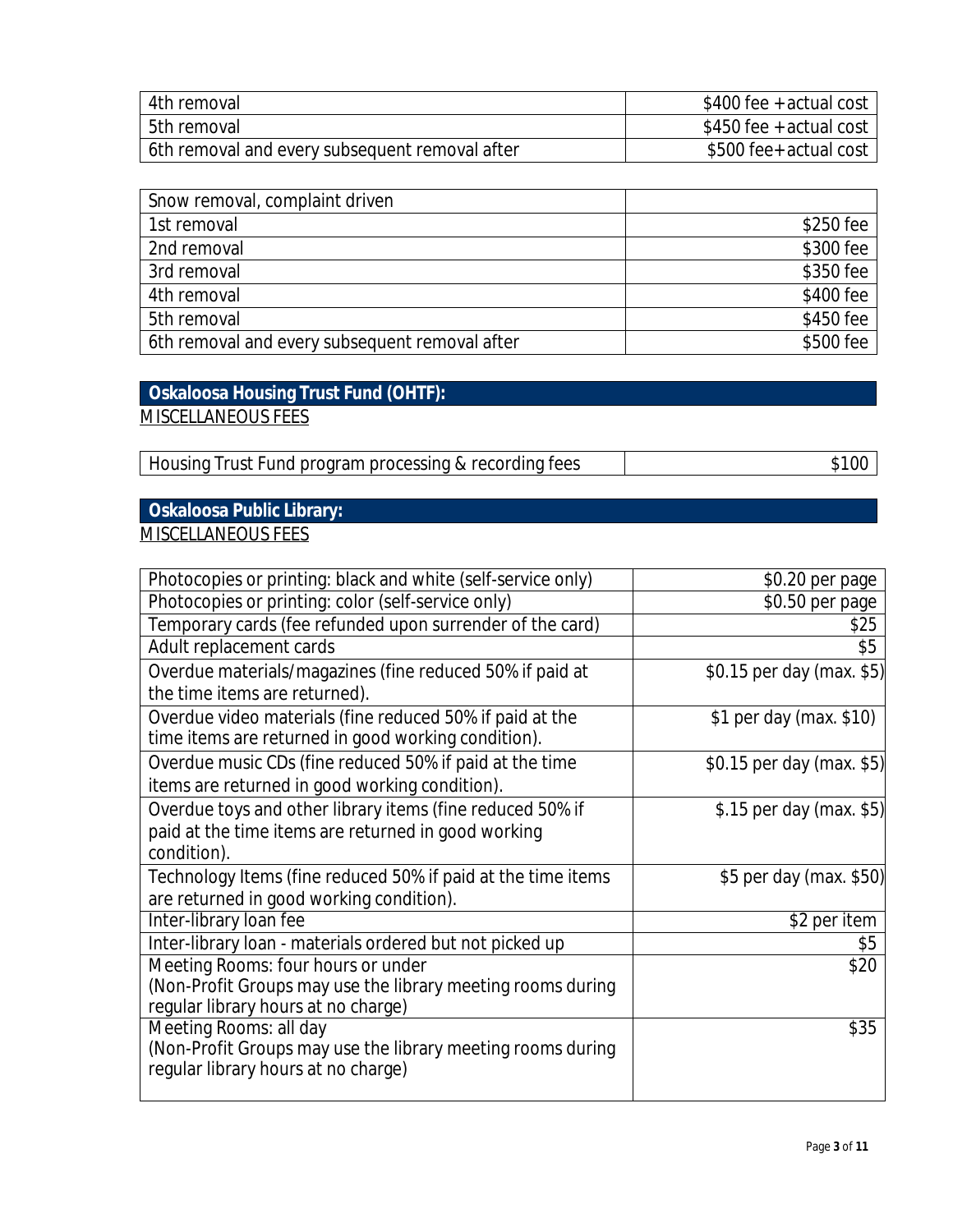| Makerspace Lab:                                       |        |
|-------------------------------------------------------|--------|
| <b>Binder Clips</b><br>$\bullet$                      | \$0.25 |
| <b>Buttons: Small or Large</b><br>$\bullet$           | \$0.25 |
| • Lamination: Per foot, minimum of one foot           | \$0.50 |
| • Cardstock Paper                                     | \$0.20 |
| Regular Paper<br>$\bullet$                            | \$0.20 |
| Rock Tumbling<br>$\bullet$                            | \$0.50 |
| 3D Printing: Per gram<br>$\bullet$                    | \$0.15 |
| 3D Printing: Per minute if grams cannot be determined | \$0.05 |

#### **Parks and Recreation**

#### PARK SHELTER RENTAL

| $\sim$<br>Park shelter<br>half day* | $\sim$ $\sim$ $\sim$<br>√ ⊅∠ |
|-------------------------------------|------------------------------|
| Park<br>day*<br>shelter<br>'ull     | $A \cap F$<br>⇒ບພ            |

\*No charge for park shelters for Oskaloosa Schools; no charge for Rotary use of Rotary shelter; no charge for Kiwanis use of Kiwanis shelter.

#### SWIMMING POOL RATES

| Daily admission                                        | \$4.50                        |
|--------------------------------------------------------|-------------------------------|
| Night Admission (After 5:00 p.m.)                      | \$2.25                        |
| Children under Two                                     | Free                          |
| Season Pass - Family (Before Memorial Day Weekend)     | $$162 + tax$                  |
| (Maximum 5 people) $*$                                 |                               |
| Season Pass - Individual (Before Memorial Day Weekend) | $$81 + tax$                   |
| Season pass - Family (Maximum 5 people)**              | $$180+ tax$                   |
| Season pass - Individual                               | $$90+ tax$                    |
| Punch card (10 punches)                                | $$40+ tax$                    |
| Daycare - youth or adult                               | \$4.00                        |
| Non-swimmer fee - youth or adult                       | \$1                           |
| Pool rental fee (maximum 3 hours)                      | \$165 per hr.                 |
| Birthday parties (maximum 12 swimmers)                 | $$35 + $2$ per person over 12 |

\*\$20 + tax per family member over 5(five) on family pass.

\*\*Family passes are immediate family only; does not include grandparents or babysitters/nannies. Children must be considered dependents under IRS standards. Everyone on the pass must be living in the household year round. NO EXCEPTIONS.

#### **Edmundson Municipal Golf Course:**

Edmundson's course and cart fees are set by Harvest Point, LLC and Matt Sherlock, PGA Professional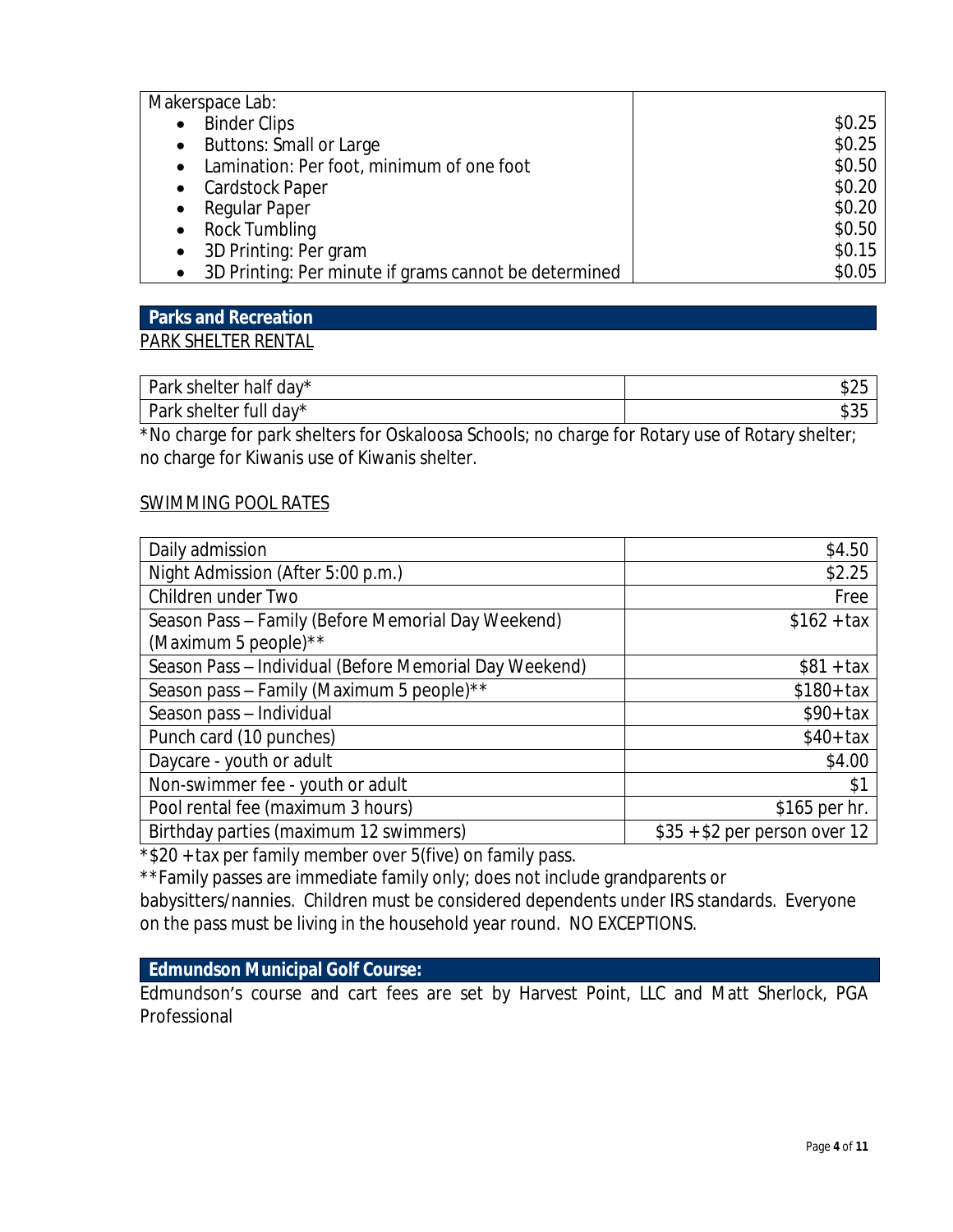## **Police Department:** MISCELLANEOUS FEES

| <b>Bicycle license</b>                         | No charge     |
|------------------------------------------------|---------------|
| False alarm - 1st and 2nd                      | No charge     |
| 3rd                                            | \$25          |
| 4th                                            | \$50          |
| 5th + (per calendar year)                      | \$100         |
| Parking permit for resident                    | \$50/6 months |
| Second hand dealer permit (City Code 5.28.100) | No charge     |
| Transient merchant (by Ordinance No. 1376)     | \$20          |
| Application                                    | \$20          |
| Daily                                          | \$5           |
| Weekly                                         | \$15          |
| Monthly (with maximum of one year license)     | \$30          |

#### PARKING TICKETS

| Parking ticket (general, 10.76.030)          | \$20 up to 30 days $ $ | \$\$25 after 30                         |
|----------------------------------------------|------------------------|-----------------------------------------|
|                                              |                        | days                                    |
| Parking ticket (snow ordinance 10.76.030)    |                        | \$25 up to 30 days   \$35 after 30 days |
|                                              |                        |                                         |
| Parking ticket (disabled parking, 10.76.030) |                        | \$100                                   |
|                                              |                        |                                         |

## RECORDS

| Crash-accident reports (up to 10 pages)       | \$10             |
|-----------------------------------------------|------------------|
| Criminal history/in-house public records only | \$10             |
| Police reports (up to 10 pages)               | \$10             |
| Reports in excess of 10 pages                 | $$0.50$ per page |

## **Public Works Department (includes Engineering and Planning & Zoning):** MISCELLANEOUS FEES

| Preliminary plats              | $$30 + $5$ per lot |
|--------------------------------|--------------------|
| Final plats                    | $$50 + $5$ per lot |
| Street or alley vacation       |                    |
| Non-refundable application fee | \$100              |
|                                |                    |
| Refundable vacation fee        |                    |
| Residential alleys             | \$0.50 per SF      |
| Commercial alleys              | \$1 per SF         |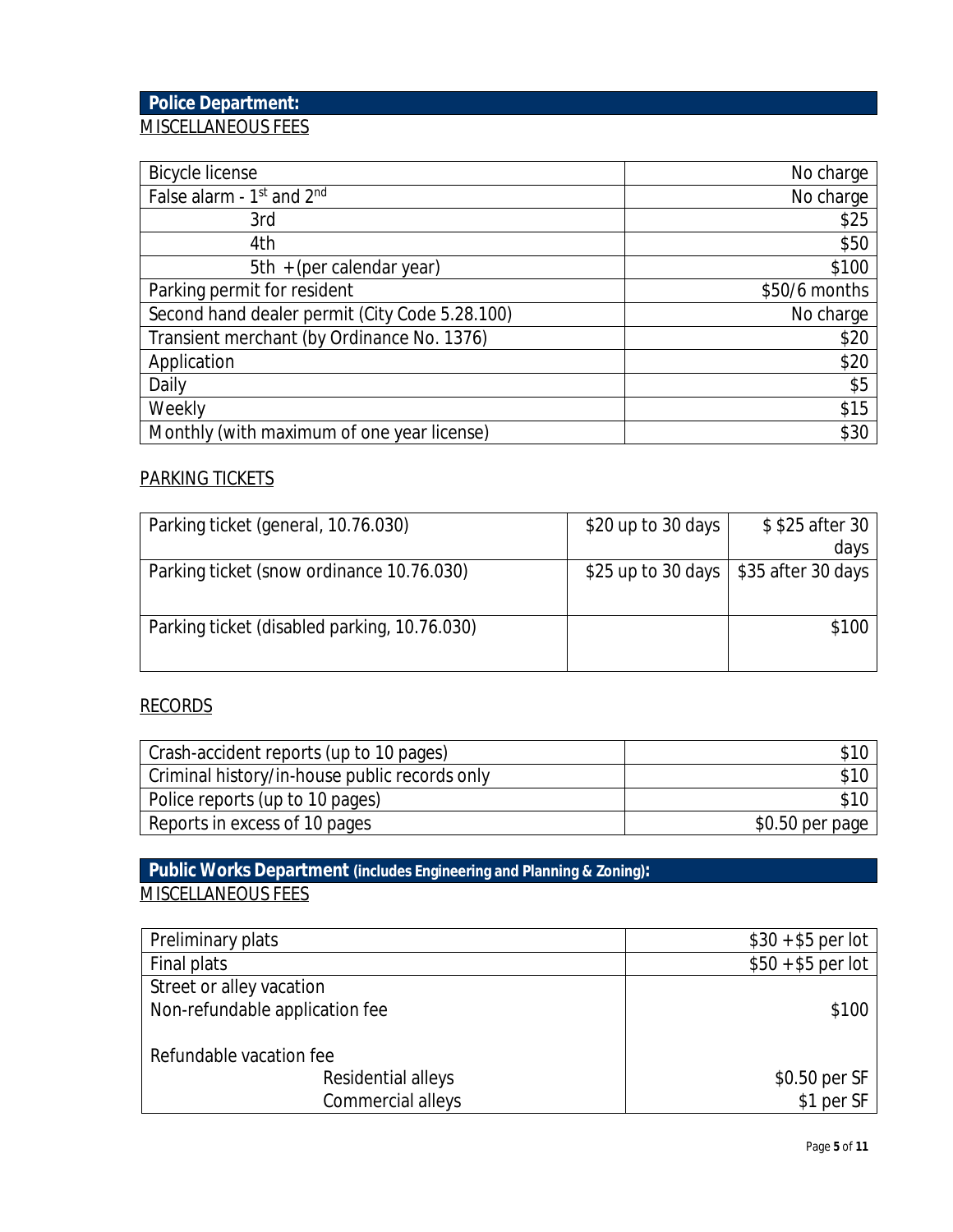| <b>Streets</b>                                                                                                                                                                                                                                                                                           | \$1 per SF                    |
|----------------------------------------------------------------------------------------------------------------------------------------------------------------------------------------------------------------------------------------------------------------------------------------------------------|-------------------------------|
| Note: one-half of the refundable vacation fee must be paid<br>prior to final city council approval. If the abutting property<br>owner does not purchase their portion of the street or alley,<br>then the remaining half of the vacation fee shall be paid 30<br>days after final city council approval. |                               |
| Maps                                                                                                                                                                                                                                                                                                     |                               |
| 24" X 36"                                                                                                                                                                                                                                                                                                | \$25                          |
| 8½" X 11" black and white                                                                                                                                                                                                                                                                                | \$0.25 per page               |
| 8 <sup>1</sup> / <sub>2</sub> X 11" color                                                                                                                                                                                                                                                                | \$0.50 per page               |
| 8½" X 14" or 11" x 17" black and white                                                                                                                                                                                                                                                                   | \$1 per page                  |
| 8½" X 14" or 11" X 17" color                                                                                                                                                                                                                                                                             | \$2 per page                  |
| Parcel map research                                                                                                                                                                                                                                                                                      | 15 minutes free, then \$7 per |
|                                                                                                                                                                                                                                                                                                          | hour                          |
|                                                                                                                                                                                                                                                                                                          |                               |
| Temporary street closure permit (per event) (No charge for                                                                                                                                                                                                                                               | \$25                          |
| Oskaloosa Schools, Oskaloosa Area Chamber & Development                                                                                                                                                                                                                                                  |                               |
| Group and Oskaloosa Main Street)                                                                                                                                                                                                                                                                         |                               |
| Street signage rental                                                                                                                                                                                                                                                                                    | \$25/day per sign             |

## PERMIT FEES - MISCELLANEOUS

| Right of way permit (including but not limited to):       |                            |
|-----------------------------------------------------------|----------------------------|
| Demolition building permit - Commercial                   | \$50                       |
| Demolition building permit - Residential                  | \$30                       |
| Driveway (Hard Surface)                                   | \$40                       |
| Driveway Culvert                                          | No Charge                  |
| House moving                                              | \$30                       |
| Sidewalk                                                  | \$40                       |
| <b>Street or Lane Closure</b>                             | \$25                       |
| <b>Street Repairs</b>                                     | \$40                       |
| <b>Tree Planting</b>                                      | No Charge                  |
| <b>Tree Removal</b>                                       | No Charge                  |
| <b>Utility Work</b>                                       | Sewer tap: \$150.00, Sewer |
|                                                           | inspection: \$30           |
| Sanitary sewer connection application (13.08.120)         | \$25                       |
| Sanitary sewer connection permit (13.08.140):             |                            |
| If the premises served by said connection have been       | \$0                        |
| charged with a full assessment for sewer construction     |                            |
| within ten years prior to construction, there shall be no |                            |
| connection fee charged.                                   |                            |
| If the premises served by said connection are a part of a | \$0                        |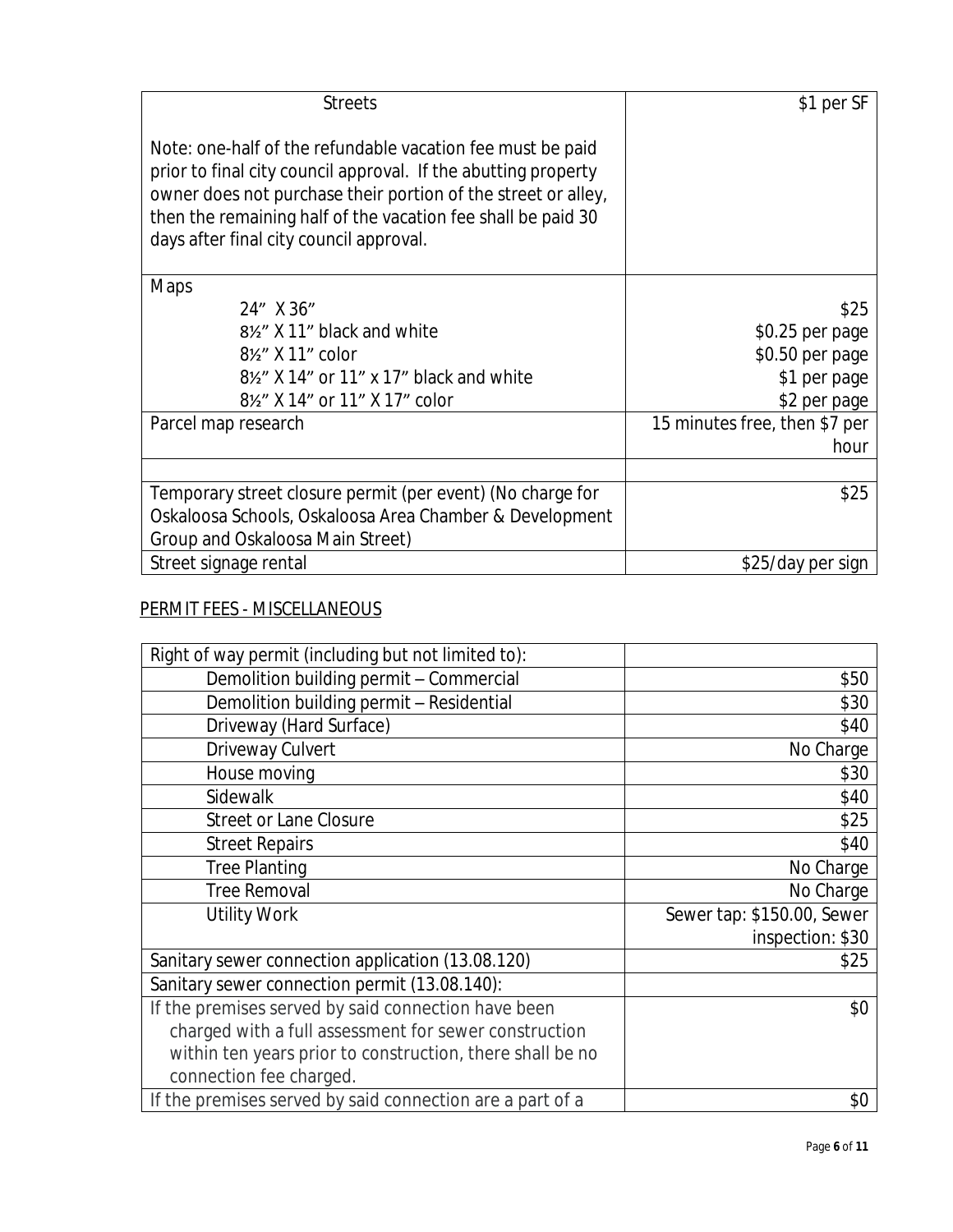|                                      | subdivision or development wherein the developer paid<br>for and installed the sewer system within ten years prior   |                                                                   |
|--------------------------------------|----------------------------------------------------------------------------------------------------------------------|-------------------------------------------------------------------|
| to the connection                    |                                                                                                                      |                                                                   |
| Dwelling units                       |                                                                                                                      | \$250 per first dwelling unit,                                    |
|                                      |                                                                                                                      | \$100 each additional dwelling                                    |
|                                      |                                                                                                                      | unit                                                              |
|                                      | Hotels, Motels, Commercial Uses as Defined in the Zoning                                                             | \$250 per hotel/motel; \$25 per                                   |
| Ordinance                            |                                                                                                                      | room; \$3 per lineal foot per                                     |
|                                      |                                                                                                                      | connection not to exceed \$300                                    |
|                                      |                                                                                                                      | for any one commercial                                            |
|                                      |                                                                                                                      | connection                                                        |
| Industrial uses                      |                                                                                                                      | \$3 per lineal front foot of the                                  |
|                                      |                                                                                                                      | parcel being served by said<br>connection, but in no event in     |
|                                      |                                                                                                                      | excess of \$600 for any one                                       |
|                                      |                                                                                                                      | connection.                                                       |
|                                      | If the premises is located within the area served by the                                                             | \$15.53 per front foot of the lot                                 |
|                                      | South Fifth Street sanitary sewer extension project of                                                               | facing South 5 <sup>th</sup> Street or its                        |
|                                      | 1988: 130 feet East and West of the centerline of South                                                              | extension                                                         |
|                                      | Fifth Street and the extension of said centerline due                                                                |                                                                   |
|                                      | South through the North 212 feet of the West % of the                                                                |                                                                   |
|                                      | East 16 % acres of the NW % of the NW % of Section 30-                                                               |                                                                   |
|                                      | 75-15 from a point 277 feet North of the SE Corner of Lot                                                            |                                                                   |
|                                      | 4 in the Irregular Survey of the West Part of the SW % of                                                            |                                                                   |
|                                      | the SW % of Section 19-75-15 to a point 837.2 feet South,                                                            |                                                                   |
|                                      | in the City of Oskaloosa, Mahaska County, Iowa.<br>If the premises is served by the South H Street sanitary          | \$1,250 per premise                                               |
|                                      | sewer extension project of 1994 which consists of the                                                                |                                                                   |
|                                      | extension from Manhole M39.2 to Manhole M39.3                                                                        |                                                                   |
|                                      | If the premises is served by or tributary to the West Area                                                           | \$2,500 per acre for the entire                                   |
|                                      | Sanitary Sewer Improvements of 1997 which consists of                                                                | lot, tract, or parcel served                                      |
|                                      | gravity sewers from Manhole WA1 to Manhole WA7 and                                                                   |                                                                   |
| also from Manhole WA1 to Manhole WA4 |                                                                                                                      |                                                                   |
|                                      | If the premises is served by or tributary to the Highway 163                                                         | \$2,500 per acre for the entire                                   |
|                                      | sanitary sewer project of 1991 which consists of gravity                                                             | lot, tract, or parcel served                                      |
|                                      | sewers from Manhole M76 to Manhole M84                                                                               |                                                                   |
|                                      | For Lots 2, 3, 4, 5 and 6 of the World Food Park subdivision                                                         | \$2,500 per acre for the entire                                   |
|                                      |                                                                                                                      | lot, tract or parcel being                                        |
|                                      |                                                                                                                      | served                                                            |
|                                      | If the premises is served by or tributary to the West Area<br>Sanitary Sewer Improvements of 2013, which consists of | \$700 per acre for the entire<br>lot, tract or parcel being serve |
|                                      | lift station and force main from the lift station to                                                                 |                                                                   |
| Manhole WA4                          |                                                                                                                      |                                                                   |
|                                      | If the premises is served by or tributary to the West Area                                                           | \$3,100 per acre for the entire                                   |
|                                      |                                                                                                                      |                                                                   |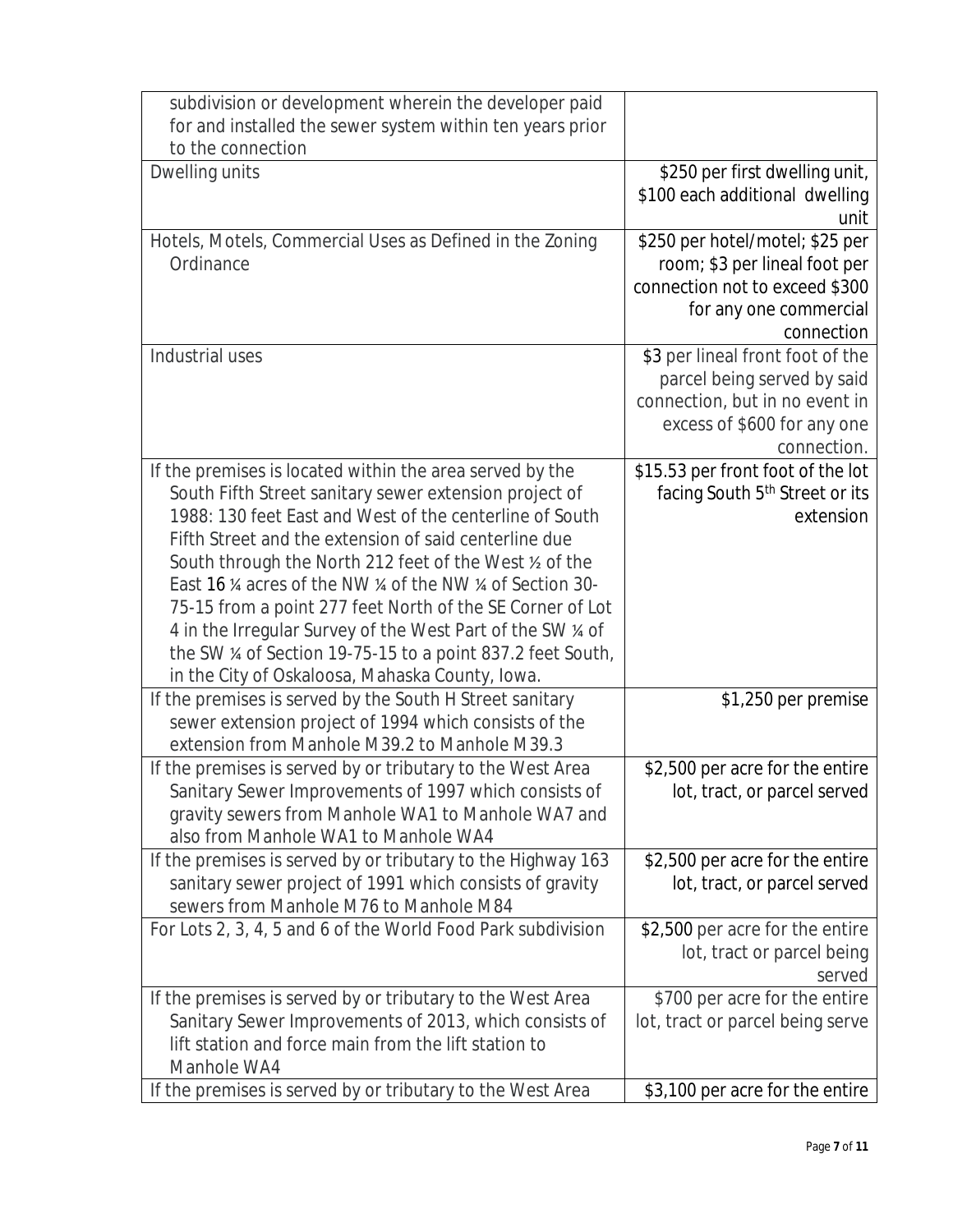| Sanitary Sewer Improvements of 2013, which consists of         | lot, tract or parcel being |
|----------------------------------------------------------------|----------------------------|
| gravity sewer from Manhole WA12 to Manhole WA16,               | served                     |
| from Manhole WA13 to Manhole WA22, and from                    |                            |
| Manhole WA14 to Manhole WA27; and lift station and             |                            |
| force main from the lift station to Manhole WA4                |                            |
| Sanitary sewer inspection fee (Plumbing permit)                | \$30                       |
| Sanitary sewer tap - by city personnel (includes saddle price) | \$150                      |
| Private sewage disposal permit (City Code 13.08.470)           | \$20                       |
| Limited plumbing license for water/sewer in ROW (for           | \$25                       |
| excavators, non-master plumbers)                               |                            |

Notes:

- 1. "Right-of-way" means that part of the street, avenue, or highway within city limits lying between the lot line and the curb line; or, on unpaved streets, that part of the street, avenue, or highway lying between the lot line and that portion of the street usually traveled by vehicular traffic.
- 2. The City of Oskaloosa as a rule shall charge non-profit organizations for permit and other related development fees for services provided by the public works and engineering department, including, but not limited to, plan review, inspection and permit issuance. Exemptions to this include municipal departments, specific legal and binding agreements with the city or when the waiver of fees is used as an economic incentive.

| <b>Development Services Department:</b>               |                                     |
|-------------------------------------------------------|-------------------------------------|
| PLANNING AND ZONING FEES                              |                                     |
| Rezoning requests                                     | \$250 (includes cost of signs)      |
| Site plan submittal and initial review                | \$100                               |
| Additional site plan review required by changes,      | \$25 per hour                       |
| additions, or revisions to approved site plans:       |                                     |
| Board of Adjustment                                   |                                     |
| Residential submittal                                 | \$100                               |
| Commercial submittal                                  | \$200                               |
| Conditional Use request                               | \$100                               |
| <b>Temporary Use request</b>                          | \$50                                |
| <b>Historic Preservation Commission</b>               |                                     |
| Certificate of Appropriateness                        | \$50                                |
| Special orders/research (e.g. zoning inquiries, etc.) | 15 minutes free, then \$20 per hour |

#### PERMIT FEES - BUILDING

| $\overline{ }$<br>$\cdots$<br>otal V<br>Valuation |                   |
|---------------------------------------------------|-------------------|
| \$500<br>1<br>τo<br>$-\Phi$ ).                    | $\sim$ $-$<br>ააა |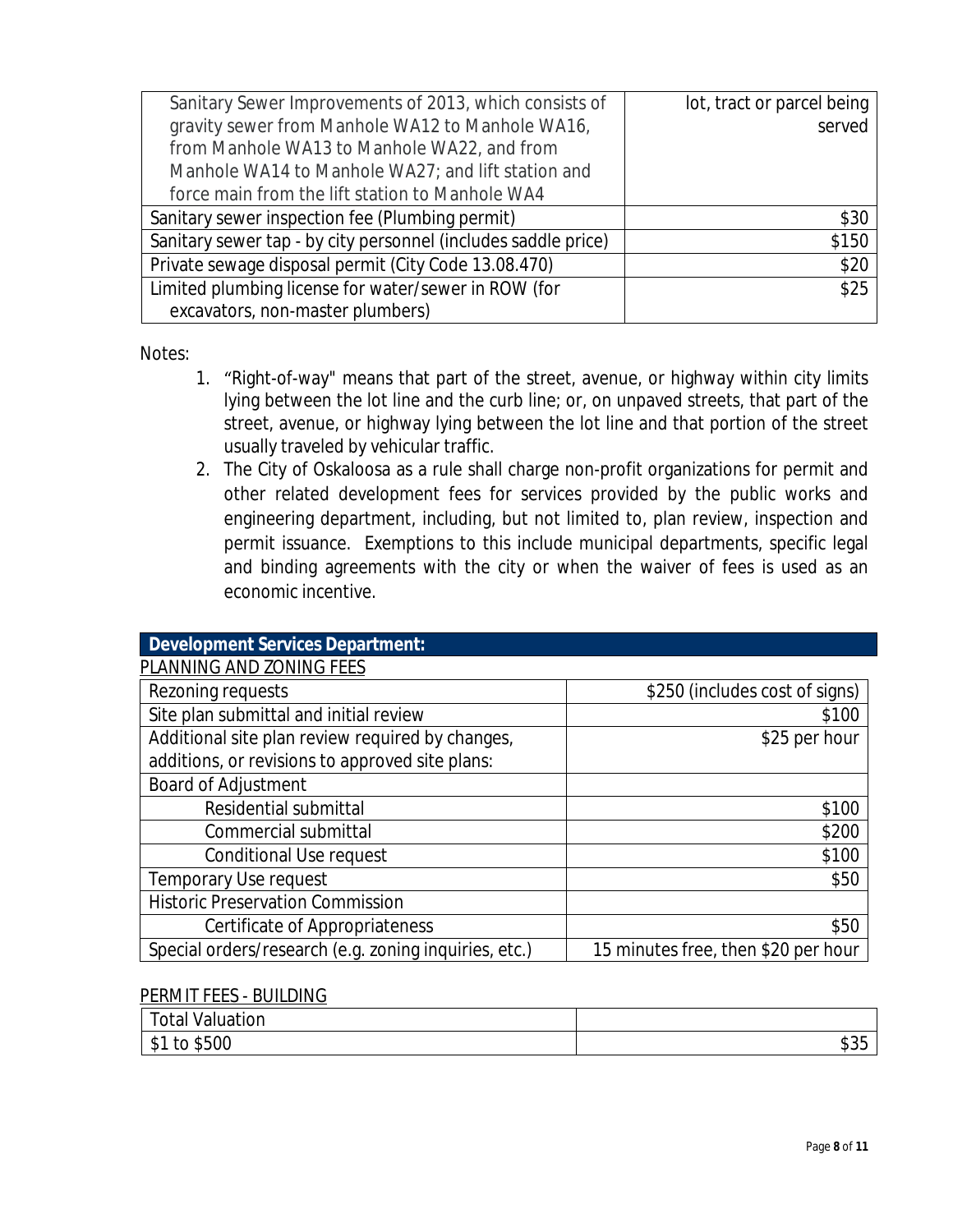| \$501 to \$2,000         | \$35 for first \$500 plus \$2 for each<br>additional \$100, or fraction thereof,<br>to and including \$2,000                    |
|--------------------------|---------------------------------------------------------------------------------------------------------------------------------|
| \$2,001 to \$25,000      | \$60 for first \$2,000 plus \$12.50 for<br>each additional \$1,000, or fraction<br>thereof, to and including \$25,000           |
| \$25,001 to \$50,000     | \$347.50 for first \$25,000 plus \$9 for<br>each additional \$1,000, or fraction<br>thereof, to and including \$50,000          |
| \$50,001 to \$100,000    | \$572.50 for first \$50,000 plus \$6.25<br>for each additional \$1,000, or<br>fraction thereof, to and including<br>\$100,000   |
| \$100,001 to \$500,000   | \$885 for first \$100,000 plus \$5 for<br>each additional \$1,000, or fraction<br>thereof, to and including \$500,000           |
| \$500,001 to \$1,000,000 | \$2,885 for first \$500,000 plus \$4.25<br>for each additional \$1,000, or<br>fraction thereof, to and including<br>\$1,000,000 |
| \$1,000,001 and over     | \$5,010 for first \$1,000,000 plus \$2.75<br>for each additional \$1,000, or<br>fraction thereof                                |
| Re-inspections           | \$35                                                                                                                            |

Plan review fee is required in addition to permit fee.

Commercial = 65% of applicable building permit fee (note: all plan review fees apply to new commercial, tenant improvements as well as multifamily).

Notes:

Owner and/or contractor may be subject to an administrative penalty fee in addition to applicable permit fee if work commences prior to securing building permit.

Permit application made prior to project completion: Permit + Penalty Fee = 2 X permit fee (City Ordinance 15.04.360)

| PERIVIIT FEES - ELEUTRIUAL                                     |      |
|----------------------------------------------------------------|------|
| Temporary services                                             | \$35 |
| Residential installations or service entrance not exceeding    | \$35 |
| three outlets or fixtures                                      |      |
| Residential installations exceeding three outlets or fixtures, | \$55 |
| or cost per dwelling unit                                      |      |
| For issuance of each Commercial/Industrial permit for          | \$55 |

## PERMIT FEES - ELECTRICAL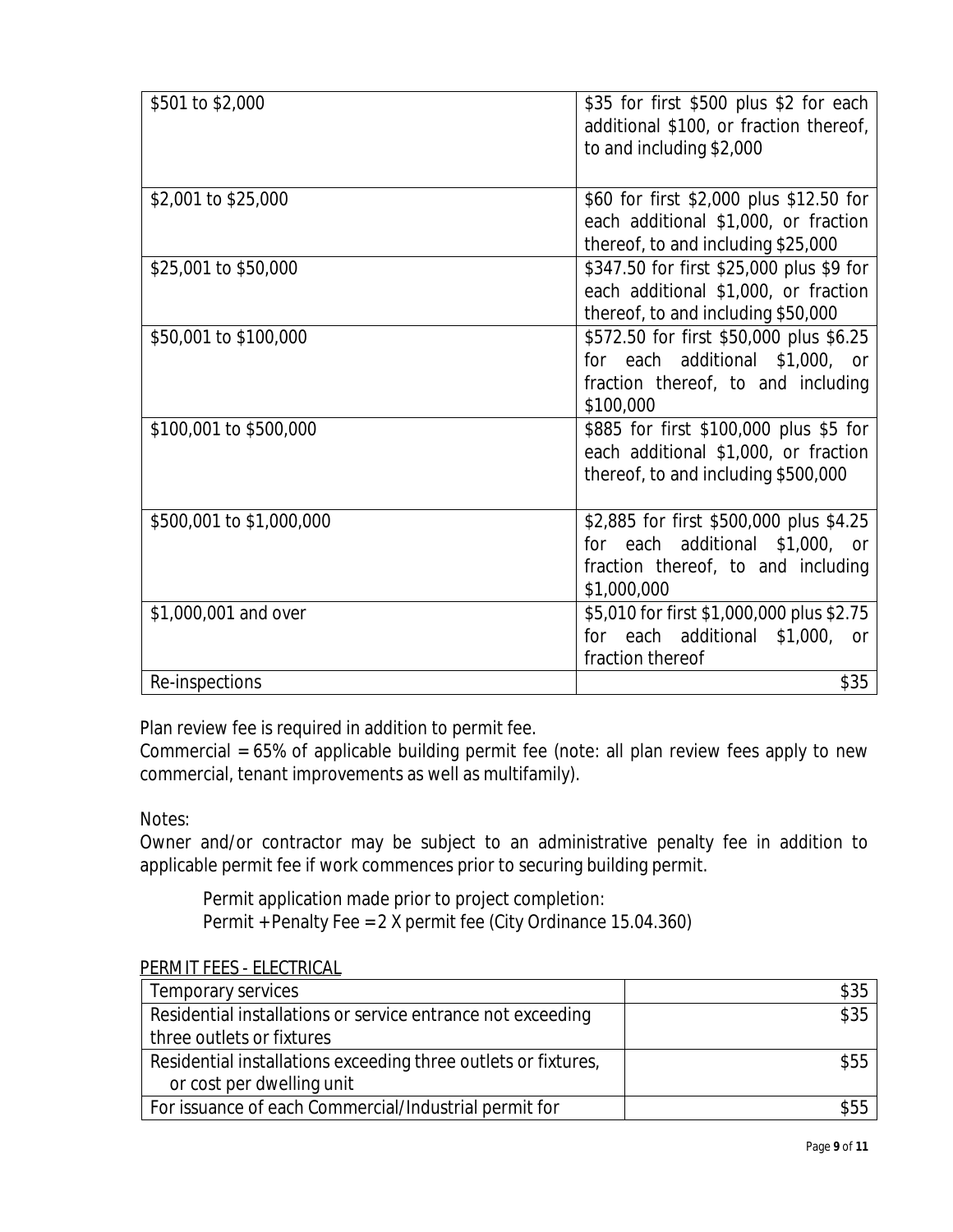| installations up to \$2,000 or Commercial/Industrial<br>permits where the electrical installation valuation has<br>been accounted for under the Building Permit Fee<br>calculations. |                                                                                                       |
|--------------------------------------------------------------------------------------------------------------------------------------------------------------------------------------|-------------------------------------------------------------------------------------------------------|
| For issuance of each Commercial/Industrial permit for<br>installations of \$2,001 or more                                                                                            | \$55 plus \$10 per \$1,000 or<br>fraction thereof electrical<br>contract cost in excess of<br>\$2,000 |
| Extra inspections                                                                                                                                                                    | \$35                                                                                                  |
| Re-inspections                                                                                                                                                                       | \$35                                                                                                  |

## PERMIT FEES - MECHANICAL

| For issuance of each permit for installations up to \$2,000 or | \$35                          |
|----------------------------------------------------------------|-------------------------------|
| where the mechanical installation valuation has been           |                               |
| accounted for under the Building Permit Fee calculations.      |                               |
| For issuance of each permit for installations of \$2,001 or    | \$35 Plus \$10 per \$1,000 or |
| more                                                           | fraction thereof mechanical   |
|                                                                | contract in excess of \$2,000 |
| Re-inspections                                                 | \$35                          |

### PERMIT FEES - PLUMBING

| For issuance of each permit for installations up to \$2,000 or | \$35                          |
|----------------------------------------------------------------|-------------------------------|
| where the plumbing installation valuation has been             |                               |
| accounted for under the Building Permit Fee calculations.      |                               |
| For issuance of each permit for installations of \$2,001 or    | \$35 plus \$10 per \$1,000 or |
| more                                                           | fraction thereof plumbing     |
|                                                                | contract in excess of \$2,000 |
| Extra inspections                                              | \$35                          |
| Re-inspection                                                  | \$35                          |

## PERMIT FEES - DEMOLITION

| Demolition building permit – Commercial  | S50. |
|------------------------------------------|------|
| Demolition building permit - Residential |      |

#### PERMIT FEES - SIGN

| $\sim$<br>1000000000<br>ົີີ່ ≏rmit – .<br>$\sim$<br>nen.<br>ப<br>Πа<br><b>Sidi</b><br>َب                                                                          | ن رو |
|-------------------------------------------------------------------------------------------------------------------------------------------------------------------|------|
| $\sim$<br>$n \wedge n$<br>$\sim$ $\sim$ $\sim$ $\sim$<br>$\sim$ $\sim$<br><b>SidL</b><br>mu<br>' ⊶ا ،<br>⊐<br>н<br>$\overline{\phantom{a}}$<br>⊿∣<br>u<br>ິ<br>ັບ | וש   |

## RENTAL REGISTRATION FEES

| Rental Housing Inspection Program Annual Registration Fee | \$15                         |
|-----------------------------------------------------------|------------------------------|
| Registration Late Fee                                     | \$50 per day up to a maximum |
|                                                           | of \$500 per property        |

Note: